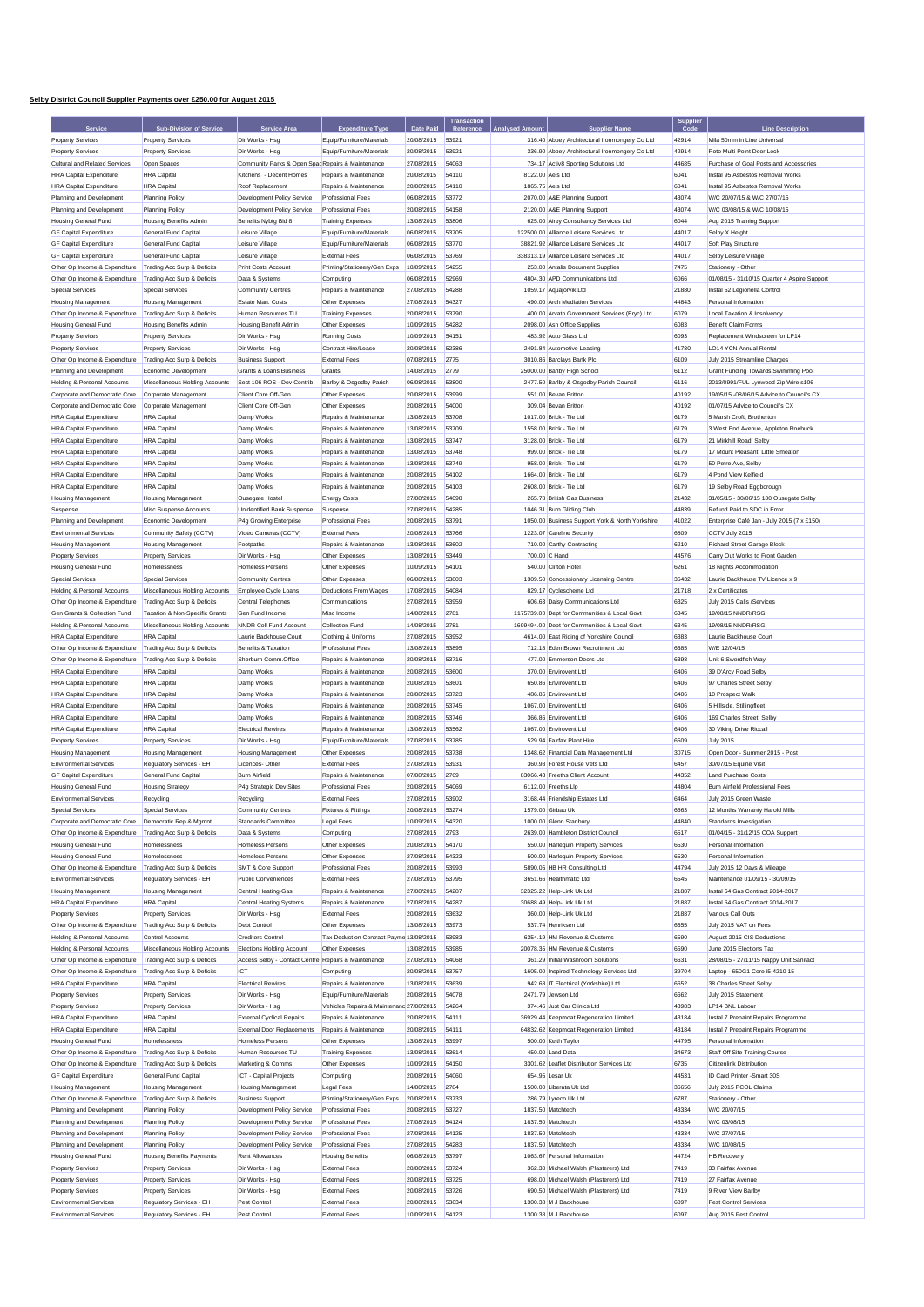|                                                        | <b>Housing Management</b>      | Estate Man, Costs                                  | Other Expenses                     | 27/08/2015 | 53946 |                   | 337.00 M J Backhouse                                    | 6097  | <b>Treatment of Fleas</b>                     |
|--------------------------------------------------------|--------------------------------|----------------------------------------------------|------------------------------------|------------|-------|-------------------|---------------------------------------------------------|-------|-----------------------------------------------|
| <b>Housing Management</b><br><b>Housing Management</b> | <b>Housing Management</b>      | Estate Man, Costs                                  | Other Expenses                     | 27/08/2015 | 53948 |                   | 316.08 M J Backhouse                                    | 6097  | Pest Control Services - Various Addresses     |
|                                                        |                                |                                                    |                                    |            | 54109 |                   |                                                         |       | F14-1516 Kitchens                             |
| <b>HRA Capital Expenditure</b>                         | <b>HRA</b> Capital             | Kitchens - Decent Homes                            | Repairs & Maintenance              | 20/08/2015 |       |                   | 56271.38 Moores Furniture Group Ltd                     | 30141 |                                               |
| <b>Housing Management</b>                              | <b>Housing Management</b>      | Central Heating-Gas                                | <b>Professional Fees</b>           | 20/08/2015 | 54089 |                   | 1224.72 Morgan Lambert Ltd                              | 6835  | Third Party Quality Audits                    |
| <b>Housing Management</b>                              | Housing Management             | Central Heating-Gas                                | <b>Professional Fees</b>           | 27/08/2015 | 53825 |                   | 349.92 Morgan Lambert Ltd                               | 6835  | 29/05/15 Third Party Audits                   |
| <b>Housing Management</b>                              | <b>Housing Management</b>      | Central Heating-Gas                                | <b>Professional Fees</b>           | 27/08/2015 | 53826 |                   | 758.16 Morgan Lambert Ltd                               | 6835  | 29/06/15 & 30/06/15 Third Party Audits        |
| Planning and Development                               | <b>Development Control</b>     | Development Management                             | Misc Income                        | 13/08/2015 | 53965 |                   | 760.00 Mrs J L Hinchcliffe                              | 44772 | 2015/0626/FUL Planning Refund                 |
| Planning and Development                               | <b>Development Control</b>     | Development Management                             | Misc Income                        | 20/08/2015 | 54002 |                   | 375.00 Mrs M Foster                                     | 44797 | 2015/0917/CPP Refund                          |
| Other On Income & Expenditure                          | Trading Acc Surp & Deficits    | <b>ICT</b>                                         | Computing                          | 13/08/2015 | 53577 |                   | 4422.25 NHS Yorkshire & The Humber Cs                   | 44657 | Quarter 1 2015-16 Nynet Recharge              |
| Other On Income & Expenditure                          |                                | ICT                                                | Computing                          | 13/08/2015 | 53578 |                   | 4422.25 NHS Yorkshire & The Humber Cs                   | 44657 | Quarter 2 2015/16 Nynet Recharge              |
|                                                        | Trading Acc Surp & Deficits    |                                                    |                                    |            |       |                   |                                                         |       |                                               |
| <b>HRA Capital Expenditure</b>                         | <b>HRA</b> Capital             | Central Heating Systems                            | Repairs & Maintenance              | 13/08/2015 | 53892 |                   | 583.00 Northern Gas Networks Ltd                        | 34757 | 24a Dene Close Hensall                        |
| <b>HRA Capital Expenditure</b>                         | <b>HRA</b> Capital             | <b>Central Heating Systems</b>                     | Repairs & Maintenance              | 13/08/2015 | 53916 |                   | 1226.78 Northern Gas Networks Ltd                       | 34757 | Westfield Court Community Centre Eggborough   |
| <b>HRA Capital Expenditure</b>                         | <b>HRA Capital</b>             | <b>Central Heating Systems</b>                     | Repairs & Maintenance              | 20/08/2015 | 54134 |                   | 583.00 Northern Gas Networks Ltd                        | 34757 | 55 Eversley Mount, Sherburn                   |
| <b>HRA Capital Expenditure</b>                         | <b>HRA Capital</b>             | <b>Central Heating Systems</b>                     | Repairs & Maintenance              | 27/08/2015 | 54253 |                   | 583.00 Northern Gas Networks Ltd                        | 34757 | 76 D'Arcy Road Selby                          |
| <b>HRA Capital Expenditure</b>                         | <b>HRA Capital</b>             | <b>Central Heating Systems</b>                     | Repairs & Maintenance              | 27/08/2015 | 54284 |                   | 4882.51 Northern Gas Networks Ltd                       | 34757 | 13 Viking Drive Riccall                       |
| Other Op Income & Expenditure                          | Trading Acc Surp & Deficits    | Data & Systems                                     | Computing                          | 27/08/2015 | 54073 |                   | 2158.94 Northgate Information Solutions                 | 6890  | 22/09/15 - 21/09/16 Support & Maintenance     |
|                                                        |                                |                                                    |                                    |            |       |                   |                                                         |       |                                               |
| <b>GF Capital Expenditure</b>                          | General Fund Capital           | ICT - Capital Projects                             | Computing                          | 27/08/2015 | 53780 |                   | 3900.00 Northgate Public Services Uk Ltd                | 26165 | Update rpr307                                 |
| Central Services to the Public                         | Local Land Charges             | Land Charges                                       | <b>External Fees</b>               | 27/08/2015 | 54153 |                   | 1965.50 North Yorkshire County Council                  | 6902  | April 2015 Land Charge Searches               |
| Central Services to the Public                         | Local Land Charges             | Land Charges                                       | <b>External Fees</b>               | 27/08/2015 | 54154 |                   | 1958.30 North Yorkshire County Council                  | 6902  | March 2015 Land Charges                       |
| Central Services to the Public                         | Local Land Charges             | Land Charges                                       | <b>External Fees</b>               | 27/08/2015 | 54155 |                   | 1578.70 North Yorkshire County Council                  | 6902  | May 2015 Land Charges                         |
| <b>Environmental Services</b>                          | <b>Trade Waste</b>             | Commercial Waste                                   | <b>External Fees</b>               | 13/08/2015 | 53927 |                   | 19308.05 North Yorkshire County Council                 | 6902  | June 2015 Commercial Waste                    |
| Holding & Personal Accounts                            | Miscellaneous Holding Accounts | C. Tax Payers Coll Fund Accou NYCC Precept         |                                    | 17/08/2015 | 54080 |                   | 2669011.00 North Yorkshire County Council               | 32208 | 19/08/15 Precept Instalment                   |
|                                                        |                                |                                                    |                                    |            |       |                   |                                                         |       |                                               |
| Holding & Personal Accounts                            | Miscellaneous Holding Accounts | NNDR Payers Coll Fund (Old) NNDR Pool Contribution |                                    | 17/08/2015 | 54082 |                   | 318528.00 North Yorkshire County Council                | 32208 | 19/08/15 Retained Business Rates              |
| Holding & Personal Accounts                            | Miscellaneous Holding Accounts | Sect 106 Educate - Dev Contrib Eggborough Parish   |                                    | 06/08/2015 | 53799 |                   | 3399.00 North Yorkshire County Council                  | 31845 | 2014/0659/FUL Selby Rd Eggborough s106 Contbn |
| Planning and Development                               | Economic Development           | Tour De Yorkshire                                  | Equip/Furniture/Materials          | 20/08/2015 | 53963 |                   | 465.52 North Yorkshire County Council                   | 6902  | Selby Festival Site Barriers                  |
| Planning and Development                               | Economic Development           | Tour De Yorkshire                                  | Equip/Furniture/Materials          | 20/08/2015 | 53964 |                   | 4179.10 North Yorkshire County Council                  | 6902  | Tour De Yorkshire Crowd Barriers              |
| Holding & Personal Accounts                            | Miscellaneous Holding Accounts | C. Tax Payers Coll Fund Accou NYFRA Precept        |                                    | 17/08/2015 | 54081 |                   | 156724.00 North Yorkshire Fire & Rescue                 | 32207 | 19/08/15 Precept Instalment                   |
| Holding & Personal Accounts                            | Miscellaneous Holding Accounts | NNDR Payers Coll Fund (Old) NNDR Pool Contribution |                                    | 17/08/2015 | 54083 |                   | 35392.00 North Yorkshire Fire & Rescue                  | 32207 | 19/08/15 Retained Business Rates              |
| Holding & Personal Accounts                            | Miscellaneous Holding Accounts | C. Tax Payers Coll Fund Accou NYPA Precept         |                                    | 17/08/2015 | 54079 |                   | 516269.00 North Yorkshire PCC                           | 32209 | 19/08/15 Precept Instalment                   |
| Other Op Income & Expenditure                          |                                |                                                    |                                    |            | 52747 | 2193.50 Nynet Ltd |                                                         | 6924  |                                               |
|                                                        | Trading Acc Surp & Deficits    | <b>ICT</b>                                         | Computing                          | 13/08/2015 |       |                   |                                                         |       | Quarter 2 Charges                             |
| Other Op Income & Expenditure                          | Trading Acc Surp & Deficits    | Assets                                             | Communications                     | 27/08/2015 | 53827 |                   | 318.44 Orange Personal Communications Services Ltd 6936 |       | July 2015 97251282 Mobile Phone Bill          |
| <b>Housing Management</b>                              | Housing Management             | Asbestos Surveying                                 | Repairs & Maintenance              | 06/08/2015 | 53829 | 1755.25 Owan Ltd  |                                                         | 6943  | July 2015 Quantity Surveying                  |
| <b>HRA Capital Expenditure</b>                         | <b>HRA</b> Capital             | <b>Central Heating Systems</b>                     | Repairs & Maintenance              | 06/08/2015 | 53829 |                   | 1755.25 Owan Ltd                                        | 6943  | July 2015 Quantity Surveying                  |
| <b>HRA Capital Expenditure</b>                         | <b>HRA Capital</b>             | Roof Replacement                                   | Repairs & Maintenance              | 13/08/2015 | 53595 |                   | 881.40 Paul Harrison Building and Property Repairs      | 6531  | 9 Marsh Croft Brotherton                      |
| <b>Property Services</b>                               | <b>Property Services</b>       | Dir Works - Hsg                                    | <b>External Fees</b>               | 13/08/2015 | 53593 |                   | 272.30 Paul Harrison Building and Property Repairs      | 6531  | 17 Kent Road, Selby                           |
|                                                        |                                |                                                    |                                    |            |       |                   |                                                         |       | 20b Mill Close Monk Fryston                   |
| <b>Property Services</b>                               | <b>Property Services</b>       | Dir Works - Hsa                                    | <b>External Fees</b>               | 13/08/2015 | 53596 |                   | 447.90 Paul Harrison Building and Property Repairs      | 6531  |                                               |
| <b>Property Services</b>                               | <b>Property Services</b>       | Dir Works - Hsa                                    | <b>External Fees</b>               | 13/08/2015 | 53599 |                   | 833.00 Paul Harrison Building and Property Repairs      | 6531  | 36 Station Road Hambleton                     |
| <b>Housing Management</b>                              | Housing Management             | Fencing - Planned                                  | Repairs & Maintenance              | 20/08/2015 | 54130 |                   | 295.00 PJT Property Maintenance                         | 6980  | 6 River View, Barlby                          |
| <b>Housing Management</b>                              | <b>Housing Management</b>      | Fencing - Planned                                  | Repairs & Maintenance              | 20/08/2015 | 54132 |                   | 840.00 PJT Property Maintenance                         | 6980  | 25 Landing Lane                               |
| <b>Property Services</b>                               | <b>Property Services</b>       | Dir Works - Hsg                                    | Other Expenses                     | 20/08/2015 | 54128 |                   | 949.00 PJT Property Maintenance                         | 6980  | June 2015 Cleaning                            |
| <b>Property Services</b>                               | <b>Property Services</b>       | Dir Works - Hsg                                    | Other Expenses                     | 20/08/2015 | 54129 |                   | 907.00 PJT Property Maintenance                         | 6980  | July 2015 Cleaning                            |
| Other Op Income & Expenditure                          | Trading Acc Surp & Deficits    | <b>ICT</b>                                         | Computing                          | 20/08/2015 | 53894 |                   | 735.00 Probrand Limited                                 | 37238 | liyama - 24" Full HD LED, 1920                |
|                                                        |                                |                                                    |                                    |            | 53941 |                   |                                                         |       |                                               |
| <b>Cultural and Related Services</b>                   | Open Spaces                    | Selby Park                                         | Repairs & Maintenance              | 27/08/2015 |       |                   | 1948.00 Project Fabrications & Engineering              | 30470 | Installations of Security Mesh                |
| <b>Cultural and Related Services</b>                   | Open Spaces                    | Selby Park                                         | Repairs & Maintenance              | 27/08/2015 | 53942 |                   | 728.00 Project Fabrications & Engineering               | 30470 | Additional Mesh Screens at Selby Park         |
| <b>HRA Capital Expenditure</b>                         | <b>HRA</b> Capital             | <b>Central Heating Systems</b>                     | Repairs & Maintenance              | 06/08/2015 | 53750 |                   | 1115.65 PTS Plumbing Trade Supplies                     | 34513 | Heat Scheme                                   |
| <b>HRA Capital Expenditure</b>                         | <b>HRA</b> Capital             | <b>Central Heating Systems</b>                     | Repairs & Maintenance              | 06/08/2015 | 53751 |                   | 5599.64 PTS Plumbing Trade Supplies                     | 34513 | Heat Scheme 1                                 |
| <b>HRA Capital Expenditure</b>                         | <b>HRA</b> Capital             | <b>Central Heating Systems</b>                     | Repairs & Maintenance              | 06/08/2015 | 53752 |                   | 22686.89 PTS Plumbing Trade Supplies                    | 34513 | Heat Scheme                                   |
| <b>HRA Capital Expenditure</b>                         | <b>HRA</b> Capital             | <b>Central Heating Systems</b>                     | Repairs & Maintenance              | 06/08/2015 | 53753 |                   | 1016.75 PTS Plumbing Trade Supplies                     | 34513 | Heat Scheme 1                                 |
| <b>HRA Capital Expenditure</b>                         | <b>HRA Capital</b>             | <b>Central Heating Systems</b>                     | Repairs & Maintenance              | 06/08/2015 | 53754 |                   | 1239.25 PTS Plumbing Trade Supplies                     | 34513 | Heat Scheme 1                                 |
|                                                        |                                |                                                    |                                    |            |       |                   |                                                         |       |                                               |
|                                                        |                                |                                                    |                                    |            |       |                   |                                                         |       |                                               |
| <b>HRA Capital Expenditure</b>                         | <b>HRA Capital</b>             | <b>Central Heating Systems</b>                     | Repairs & Maintenance              | 06/08/2015 | 53756 |                   | 2231.66 PTS Plumbing Trade Supplies                     | 34513 | Heat Scheme 1                                 |
| Special Services                                       | <b>Special Services</b>        | General Maintenance                                | <b>External Fees</b>               | 27/08/2015 | 53782 |                   | 261.00 R A Dalton Ltd                                   | 6326  | Chestnut Road Cawood                          |
| Other Op Income & Expenditure                          | Trading Acc Surp & Deficits    | <b>ICT</b>                                         | <b>Professional Fees</b>           | 13/08/2015 | 52741 |                   | 916.75 Razorblue Ltd                                    | 27684 | 01/08/15 - 31/08/15 IT Support                |
| Other Op Income & Expenditure                          | Trading Acc Surp & Deficits    | <b>ICT</b>                                         | <b>Professional Fees</b>           | 20/08/2015 | 53759 |                   | 916.75 Razorblue Ltd                                    | 27684 | IT Support - September 2015                   |
| <b>Environmental Services</b>                          | Regulatory Services - EH       | Taxi & Hire Licences                               |                                    | 13/08/2015 | 53812 |                   |                                                         |       | July 2015 24 Taxi Tests Carried Out           |
|                                                        |                                |                                                    | <b>Running Costs</b>               |            |       |                   | 840.00 Reynolds of Selby                                | 7062  |                                               |
| Corporate and Democratic Core                          | Corporate Management           | Client Core Off-Gen                                | Other Expenses                     | 10/09/2015 | 54159 |                   | 700.00 Richard Jemison Photographer Ltd                 | 44550 | <b>Professional Services</b>                  |
| Other Op Income & Expenditure                          | Trading Acc Surp & Deficits    | Marketing & Comms                                  | Other Expenses                     | 10/09/2015 | 54159 |                   | 260.00 Richard Jemison Photographer Ltd                 | 44550 | <b>Professional Services</b>                  |
| Other Op Income & Expenditure                          | Trading Acc Surp & Deficits    | Data & Systems                                     | Computing                          | 13/08/2015 | 53480 |                   | 3333.33 Richmondshire District Council                  | 40311 | COA Efinancials Support 2015/16               |
| <b>HRA Capital Expenditure</b>                         | <b>HRA</b> Capital             | <b>Central Heating Systems</b>                     | Repairs & Maintenance              | 27/08/2015 | 53788 |                   | 6793.11 R N E Electrical Contractors                    | 7081  | Voids                                         |
| <b>HRA Capital Expenditure</b>                         | <b>HRA Capital</b>             | <b>Electrical Rewires</b>                          | Renairs & Maintenance              | 27/08/2015 | 53788 |                   | 5452.32 R N E Electrical Contractors                    | 7081  | Voids                                         |
| <b>HRA Capital Expenditure</b>                         | <b>HRA Capital</b>             | Kitchens - Decent Homes                            | Repairs & Maintenance              | 27/08/2015 | 53788 |                   | 1000.00 R N E Electrical Contractors                    | 7081  | Voids                                         |
| Other Op Income & Expenditure                          | Trading Acc Surp & Deficits    | Postage Account                                    | Communications                     |            | 53930 |                   |                                                         | 7100  | 1st Class Post Collection                     |
|                                                        |                                |                                                    | <b>Professional Fees</b>           | 27/08/2015 |       |                   | 1189.91 Royal Mail Group Plc                            |       |                                               |
| Planning and Development                               | Economic Development           | P4g Retail Experience                              |                                    | 20/08/2015 | 53896 | 1800.00 Ruralis   |                                                         | 34516 | July 2015 Step/Selby Food Festival            |
| Other On Income & Expenditure                          | Trading Acc Surp & Deficits    | Community Officer Team                             | Direct Salaries & Wages            | 20/08/2015 | 53557 |                   | 552.24 Rvedale District Council                         | 7105  | 01/07/15 - 30/09/15 Lone Workers              |
| Special Services                                       | <b>Special Services</b>        | <b>Community Centres</b>                           | <b>External Fees</b>               | 20/08/2015 | 53558 |                   | 7039.50 Ryedale District Council                        | 7105  | 01/07/15 - 30/09/15 Ryecare Service Charge    |
| <b>Environmental Services</b>                          | Recycling                      | Recycling                                          | <b>External Fees</b>               | 27/08/2015 | 53901 |                   | 2156.35 Ryedale Organics Ltd                            | 6694  | July 2015 Greenwaste                          |
| Suspense                                               | Misc Suspense Accounts         | Payroll Advances                                   | Payroll Advances                   | 27/08/2015 | 54339 |                   | 700.00 Personal Information                             | 44850 | Personal Information                          |
| Central Services to the Public                         | Local Tax Collection           | Council Tax Collection                             | <b>External Fees</b>               | 07/08/2015 | 2773  |                   | 1222.30 Santander                                       | 6052  | July 2015 Council Tax Payments                |
| <b>Housing Management</b>                              | <b>Housing Management</b>      | Rent Project                                       | <b>External Fees</b>               | 07/08/2015 | 2772  |                   | 1017.87 Santander                                       | 6052  | July 2015 House & Garage Rents                |
|                                                        |                                |                                                    |                                    |            |       |                   |                                                         |       |                                               |
| Other Op Income & Expenditure                          | Trading Acc Surp & Deficits    | <b>Business Support</b>                            | <b>External Fees</b>               | 07/08/2015 | 2774  |                   | 345.96 Santander                                        | 6052  | July 2015 Internet Payments                   |
| <b>Property Services</b>                               | <b>Property Services</b>       | Dir Works - Hsg                                    | Equip/Furniture/Materials          | 20/08/2015 | 53972 |                   | 1213.74 Selby Glass                                     | 7172  | July 2015 Statement                           |
| <b>Environmental Services</b>                          | <b>Street Cleansing</b>        | <b>Street Cleansing</b>                            | <b>External Fees</b>               | 20/08/2015 | 53953 |                   | 600.00 Taperell Environmental                           | 7303  | July 2015 Skip Hire                           |
| <b>Property Services</b>                               | <b>Property Services</b>       | Dir Works - Hsg                                    | <b>External Fees</b>               | 20/08/2015 | 53928 |                   | 1956.30 Taperell Environmental                          | 7303  | July 2015 Skip Hire                           |
| Other Op Income & Expenditure                          | Trading Acc Surp & Deficits    | Human Resources TU                                 | <b>Training Expenses</b>           | 27/08/2015 | 53628 |                   | 765.00 Sheard Electrotechnical Training                 | 44662 | Staff Off Site Training Course                |
| <b>Property Services</b>                               | <b>Property Services</b>       | Dir Works - Hsg                                    | <b>External Fees</b>               | 13/08/2015 | 53717 |                   | 395.00 Sherwood Property Building Services              | 35336 | 5 Deeping Way, Selby                          |
|                                                        |                                |                                                    |                                    |            |       |                   |                                                         |       |                                               |
| <b>Property Services</b>                               | <b>Property Services</b>       | Dir Works - Hsg                                    | <b>External Fees</b>               | 13/08/2015 | 53718 |                   | 3615.00 Sherwood Property Building Services             | 35336 | 1a Austerbank View                            |
| <b>Property Services</b>                               | <b>Property Services</b>       | Dir Works - Hsg                                    | <b>External Fees</b>               | 13/08/2015 | 53719 |                   | 2375.00 Sherwood Property Building Services             | 35336 | 30 Dixon Gardens                              |
| <b>Property Services</b>                               | <b>Property Services</b>       | Dir Works - Hsg                                    | <b>External Fees</b>               | 13/08/2015 | 53720 |                   | 455.00 Sherwood Property Building Services              | 35336 | 36 Dixon Gardens                              |
| <b>Property Services</b>                               | <b>Property Services</b>       | Dir Works - Hsg                                    | <b>External Fees</b>               | 20/08/2015 | 53950 |                   | 675.00 Sherwood Property Building Services              | 35336 | 5 Grange Bank Road Tadcaster                  |
| <b>Property Services</b>                               | <b>Property Services</b>       | Dir Works - Hsg                                    | <b>External Fees</b>               | 20/08/2015 | 54075 |                   | 2175.00 Sherwood Property Building Services             | 35336 | 78 D'Arcy Road, Selby                         |
|                                                        |                                | Dir Works - Hsg                                    | Other Expenses                     |            | 53721 |                   |                                                         | 35336 | 15 Laurie Backhouse Court                     |
| <b>Property Services</b>                               | <b>Property Services</b>       |                                                    |                                    | 13/08/2015 |       |                   | 455.00 Sherwood Property Building Services              |       |                                               |
| <b>Housing General Fund</b>                            | <b>Housing Strategy</b>        | PFI Scheme (Housing)                               | Other Expenses                     | 27/08/2015 | 53792 |                   | 33203.18 South Yorkshire Housing Ass Ltd                | 7239  | July 2015 Selby PFI                           |
| <b>Housing General Fund</b>                            | <b>Housing Strategy</b>        | PFI Scheme (Housing)                               | Other Expenses                     | 27/08/2015 | 54281 |                   | 32243.02 South Yorkshire Housing Ass Ltd                | 7239  | June 2015 Selby PFI                           |
| Planning and Development                               | <b>Planning Policy</b>         | Development Policy Service                         | Professional Fees                  | 27/08/2015 | 53954 |                   | 2648.30 Spawforths                                      | 21478 | Selby Additional Engagement                   |
| Planning and Development                               | <b>Planning Policy</b>         | Development Policy Service                         | <b>Professional Fees</b>           | 27/08/2015 | 53955 |                   | 7548.83 Spawforths                                      | 21478 | Selby Market Towns Study                      |
| Planning and Development                               | Planning Policy                | Development Policy Service                         | <b>Professional Fees</b>           | 27/08/2015 | 53956 |                   | 3486.50 Spawforths                                      | 21478 | Selby Market Towns Study                      |
| Planning and Development                               | <b>Community Development</b>   | Northern Comm Eng Forum                            | Other Expenses                     | 20/08/2015 | 53824 |                   | 500.00 Tadcaster Social Club                            | 23154 | <b>Grant Towards Acoustic Event</b>           |
|                                                        |                                |                                                    |                                    |            |       |                   |                                                         |       |                                               |
| Other Op Income & Expenditure                          | Trading Acc Surp & Deficits    | Finance                                            | Subscriptions                      | 27/08/2015 | 53957 |                   | 256.00 The Financial Reporting Council                  | 6443  | 01/04/15 - 31/03/16 FRC Preparers Levy        |
| Other Op Income & Expenditure                          | Trading Acc Surp & Deficits    | Planning                                           | Direct Salaries & Wages            | 20/08/2015 | 53765 |                   | 879.00 The Oyster Partnership Ltd                       | 43921 | W/E 26/07/15                                  |
| Other Op Income & Expenditure                          | Trading Acc Surp & Deficits    | Planning                                           | <b>Direct Salaries &amp; Wages</b> | 27/08/2015 | 53958 |                   | 862.50 The Ovster Partnership Ltd                       | 43921 | W/E 02/08/15                                  |
| Other Op Income & Expenditure                          | Trading Acc Surp & Deficits    | Planning                                           | Direct Salaries & Wages            | 10/09/2015 | 54090 |                   | 900.00 The Oyster Partnership Ltd                       | 43921 | W/E 09/08/15                                  |
| Other Op Income & Expenditure                          | Trading Acc Surp & Deficits    | Planning                                           | Direct Salaries & Wages            | 10/09/2015 | 54307 |                   | 1920.00 The Oyster Partnership Ltd                      | 43921 | W/E 16/08/15                                  |
| Other Op Income & Expenditure                          | Trading Acc Surp & Deficits    | Planning                                           | Direct Salaries & Wages            | 10/09/2015 | 54308 |                   | 916.50 The Oyster Partnership Ltd                       | 43921 | W/E 16/08/15                                  |
|                                                        |                                |                                                    |                                    |            | 53960 |                   |                                                         |       |                                               |
| Special Services                                       | <b>Special Services</b>        | General Maintenance                                | Repairs & Maintenance              | 27/08/2015 |       |                   | 457.89 Thyssenkrupp Elevator Uk Ltd                     | 7328  | 01/08/15 - 31/10/15 Laurie Backhouse          |
| Special Services                                       | <b>Special Services</b>        | General Maintenance                                | Repairs & Maintenance              | 27/08/2015 | 53961 |                   | 457.89 Thyssenkrupp Elevator Uk Ltd                     | 7328  | 01/08/15 - 31/10/15 St Wilfrid's Court        |
| Holding & Personal Accounts                            | Miscellaneous Holding Accounts | <b>Elections Holding Account</b>                   | Other Expenses                     | 27/08/2015 | 53938 |                   | 667.44 TMP (Uk) Ltd                                     | 5101  | Statutory Advertising                         |
| Other Op Income & Expenditure                          | Trading Acc Surp & Deficits    | <b>Legal Services</b>                              | Staff Recruitment                  | 27/08/2015 | 54064 |                   | 310.00 TMP (Uk) Ltd                                     | 5101  | <b>Recruitment Advertising</b>                |
| Planning and Development                               | Development Control            | Development Management                             | Advertising                        | 27/08/2015 | 53777 |                   | 252.06 TMP (Uk) Ltd                                     | 5101  | <b>Statutory Advertising</b>                  |